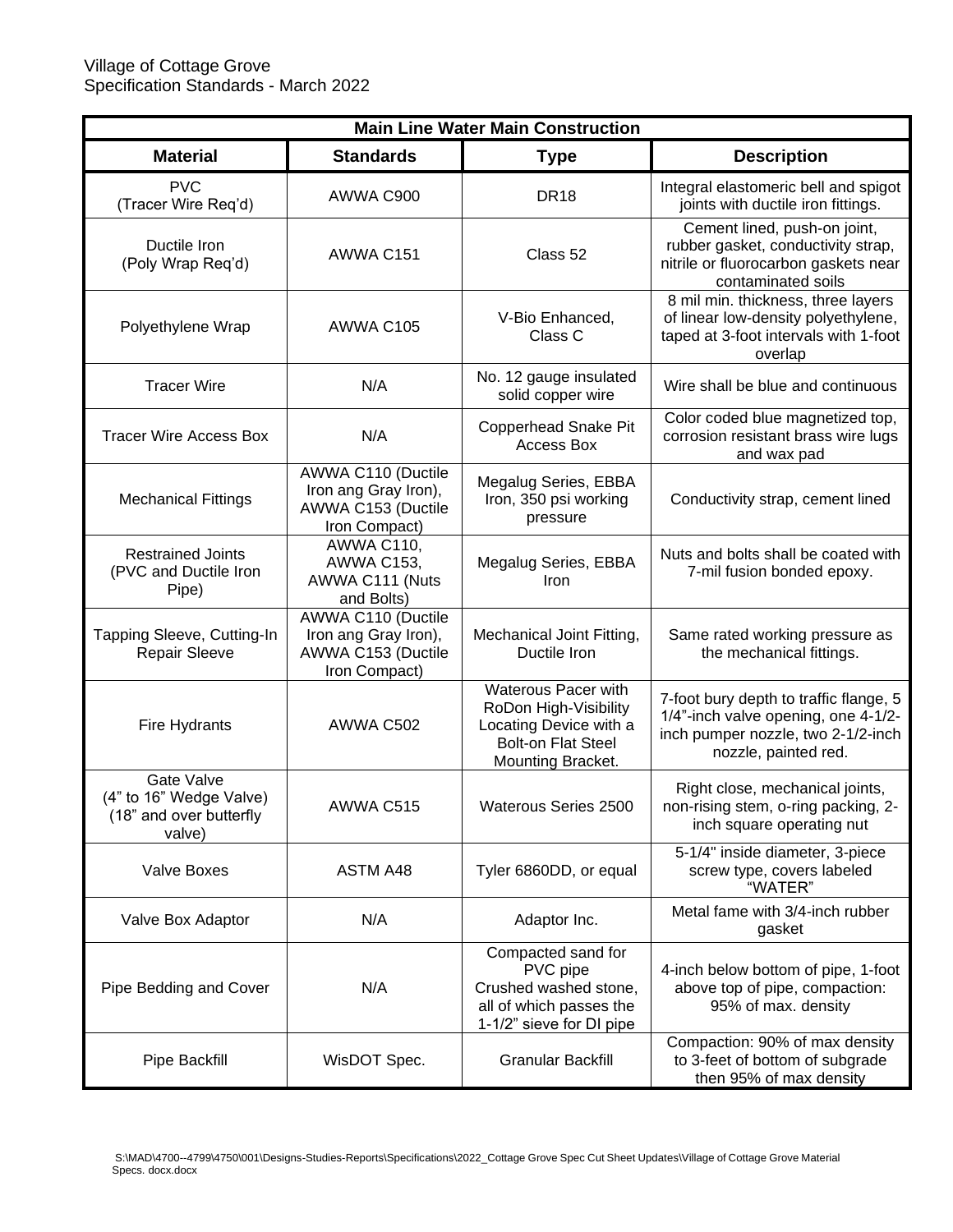| <b>Water Main Service Construction</b> |                         |                                                         |                                                                        |  |  |  |
|----------------------------------------|-------------------------|---------------------------------------------------------|------------------------------------------------------------------------|--|--|--|
| <b>Material</b>                        | <b>Standards</b>        | <b>Type</b>                                             | <b>Description</b>                                                     |  |  |  |
| <b>Water Service Pipe</b>              | AWWA C800               | Type K Copper                                           | 1" diameter, unless otherwise<br>specified.                            |  |  |  |
| Water Service Saddle - D.I.<br>Pipe    | AWWA C800,<br>ASTM A536 | Smith-Blair 317, A.Y.<br>McDonald 4855A                 | Stainless steel, full circle, required<br>for 1.5" and 2" services     |  |  |  |
| Water Service Saddle - PVC<br>Pipe     | AWWA C800<br>ASTM A536  | Smith-Blair 397 Wide<br>stainless-steel strap           | Stainless steel, full circle, one<br>piece, required for all services. |  |  |  |
| Couplings                              | AWWA C800               | Mueller H15403N,<br>Ford C44 and AY,<br>McDonald 74758Q | Copper to copper fittings as<br>approved by Village                    |  |  |  |
| <b>Corporation Stop</b>                | AWWA C800               | Mueller B-25008N                                        | Copper compression outlet ball<br>corporation valve                    |  |  |  |
| <b>Curb Stops</b>                      | AWWA C800               | Mueller B-25209N                                        | Compression fitting                                                    |  |  |  |
| Curb Box                               | Arch Pattern Base       | Mueller H-10385                                         | Covers marked with "WATER",<br>curb stamped with "W"                   |  |  |  |

#### **General Water Main Specifications:**

- 1. Water main shall be minimum 6.5-feet bury to top of pipe. If less than 6.5-feet of bury, water main shall be insulated with 4'x8'x2" Styrofoam. No water main shall be buried with less than 5-feet of cover.
- 2. All mechanical joints shall be restrained with mechanical joint-restraints. In leu of joint restraints, thrust blocking and rodding may be used together to support the joints. Restrain all joints in both directions beyond all mechanical joints per the following table:

| <b>REQUIRED JOINT RESTRAINT DISTANCE FROM FITTING (FEET)</b>                                                                                                                             |                |                 |                |                   |                          |                |         |             |
|------------------------------------------------------------------------------------------------------------------------------------------------------------------------------------------|----------------|-----------------|----------------|-------------------|--------------------------|----------------|---------|-------------|
| <b>FITTING TYPE</b>                                                                                                                                                                      | $4-IN$         | $6-IN$          | 8-IN           | 10-IN             | $12$ -IN                 | 16-IN          | $20-IN$ | $24-IN$     |
| <b>TEE: RUN OR CROSS: PLUGGED</b>                                                                                                                                                        | 10             | 10              | 10             | 10                | 10                       | 20             | 20      | 20          |
| <b>TEE: BRANCH</b>                                                                                                                                                                       | 10             | 10              | 10             | 10                | 10                       | 10             | 10      | 10          |
| DEAD END (Valve/Cap/Plug/Hydrant/etc.)                                                                                                                                                   | 30             | 45              | 60             | 70                | 80                       | 110            | 140     | 160         |
| 90° HORIZONTAL BEND                                                                                                                                                                      | 10             | 15              | 20             | 25                | 25                       | 30             | 40      | 50          |
| <b>45° HORIZONTAL BEND</b>                                                                                                                                                               | 5              | 10              | 10             | 10                | 15                       | 15             | 20      | 25          |
| 22.5° HORIZONTAL BEND                                                                                                                                                                    | 5              | 5               | 5              | 5                 | 10                       | 10             | 10      | 15          |
| 11.25° HORIZONTAL BEND                                                                                                                                                                   | 3              | 3               | 3              | ٦                 | 5                        | 5              | 5       | 5           |
| <b>REDUCER: SIZE x 4"</b>                                                                                                                                                                | ٠              | 25              | 45             | 60                | 75                       | 100            | 130     | 150         |
| REDUCER: SIZE x 6"                                                                                                                                                                       | ٠              | ٠               | 25             | 45                | 60                       | 90             | 120     | 145         |
| <b>REDUCER: SIZE x 8"</b>                                                                                                                                                                | ٠              | ٠               | ٠              | 25                | 45                       | 80             | 110     | 135         |
| <b>REDUCER: SIZE x 10"</b>                                                                                                                                                               | ٠              | ٠               | ٠              | ٠                 | 25                       | 65             | 100     | 125         |
| <b>REDUCER: SIZE x 12"</b>                                                                                                                                                               | ۰              | ٠               | ۰              | ۰                 | $\overline{\phantom{a}}$ | 50             | 85      | 115         |
| <b>REDUCER: SIZE x 16"</b>                                                                                                                                                               | $\blacksquare$ | $\blacksquare$  | $\blacksquare$ | $\blacksquare$    | $\blacksquare$           | $\blacksquare$ | 50      | 90          |
| <b>REDUCER: SIZE x 20"</b>                                                                                                                                                               | ٠              | ٠               | ۰              | ٠                 | ٠                        | ٠              | ٠       | 50          |
| <b>HYDRANT</b>                                                                                                                                                                           |                | <b>RESTRAIN</b> | <b>ALL</b>     | JOINTS ON HYDRANT |                          |                |         | <b>LEAD</b> |
| <b>NOTES:</b><br>SOIL TYPE = GM (SILTY GRAVELS & GRAVEL/SILT/SAND MIXES)<br>DEPTH OF BURY $= 6$ -FT<br>SAFETY FACTOR $= 1.5$<br><b>TRENCH TYPE = 4</b><br><b>TEST PRESSURE = 150 PSI</b> |                |                 |                |                   |                          |                |         |             |

- 3. Newly installed water mains shall undergo water quality testing (2 safe tests per 1,200 LF segment of water main at least 24-hours apart) and hydrostatic pressure testing and leakage test (max test segment of 1,200 LF at 150 psi for 2-hours) per AWWA C600 or AWWA C605 prior to final acceptance by the Village. The ductile iron mains may also be tested for electrical conductivity through the joints. Contractor shall furnish all equipment, materials, labor, and other work necessary to complete the tests. Repairs or replacement of any defective work is to be done at no additional cost to the Village.
- 4. All abandoned fire hydrants shall be returned to the Village.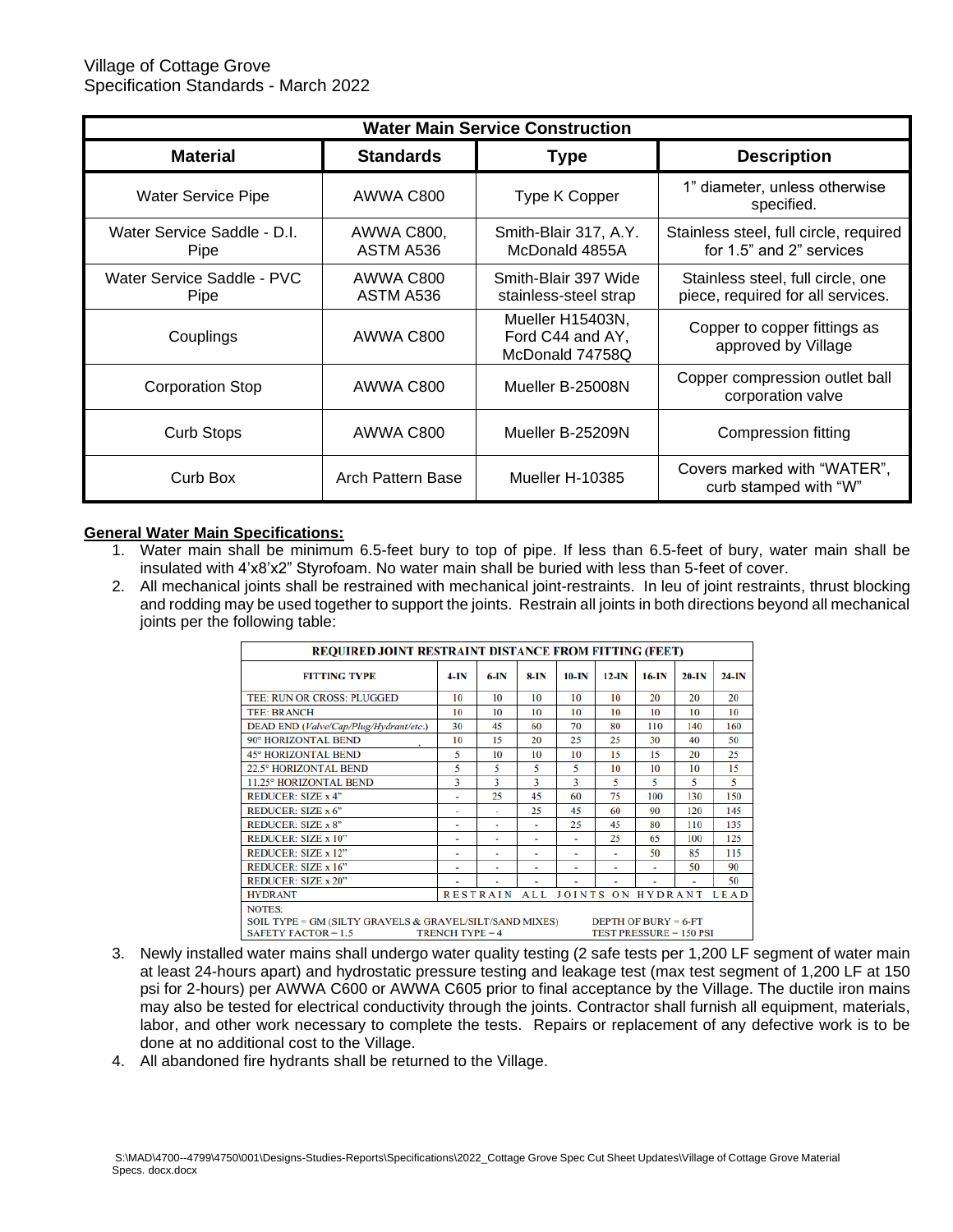| <b>Sanitary Sewer Construction</b> |                                            |                                                                     |                                                                                                                                                        |  |  |  |
|------------------------------------|--------------------------------------------|---------------------------------------------------------------------|--------------------------------------------------------------------------------------------------------------------------------------------------------|--|--|--|
| <b>Material</b>                    | <b>Standards</b>                           | <b>Type</b>                                                         | <b>Description</b>                                                                                                                                     |  |  |  |
| <b>PVC</b><br>(Gravity Sewer)      | <b>ASTM D3034</b>                          | <b>SDR 35</b><br>greater than 15-feet<br>deep SDR 26                | Solid wall, elastomeric or solvent cement<br>joints                                                                                                    |  |  |  |
| Ductile Iron<br>(Gravity Sewer)    | AWWA C151                                  | Class 52                                                            | Tar coated and cement lined with AWWA<br>C104                                                                                                          |  |  |  |
| <b>PVC</b><br>(Force Main)         | AWWA C900                                  | <b>DR 18</b>                                                        | Elastomeric gasket joints. Fittings shall<br>meet AWWA C110 as listed above                                                                            |  |  |  |
| Ductile Iron<br>(Force Main)       | ANSI/AWWA<br>C151                          | Class 52                                                            | Tar coated and cement lined with AWWA<br>C <sub>104</sub>                                                                                              |  |  |  |
| <b>Mechanical Fittings</b>         | AWWA C110                                  | Class 52                                                            | Tar coated and cement lined with AWWA<br>C104                                                                                                          |  |  |  |
| <b>Tracer Wire</b><br>(Force Main) | N/A                                        | No. 12 gauge insulated<br>solid copper wire                         | Wire shall be green and continuous                                                                                                                     |  |  |  |
| <b>Tracer Wire Access Box</b>      | N/A                                        | <b>Copperhead Snake Pit</b><br><b>Access Box</b>                    | Color coded green. magnetized lid,<br>corrosion resistant brass wire lugs and<br>wax pad                                                               |  |  |  |
| <b>Sanitary Sewer Laterals</b>     | Same standard as<br>the sewer main<br>pipe | Same material as the<br>sewer main pipe                             | Min. Grade: 1/4-inch per foot<br>Max. Grade: 1/2-inch per foot<br>Minimum depth of 10-feet at the property<br>line.                                    |  |  |  |
| Wyes                               | Same standard as<br>the sewer main<br>pipe | Same material as the<br>sewer main pipe                             | All saddle type wyes for PVC shall be<br>manufacture approved and attached to the<br>sewer main with a rubber gasket and two<br>stainless steel clamps |  |  |  |
| Cleanouts                          | Wisconsin<br><b>Plumbing Code</b>          | For 4-inch and 6-inch                                               | Required for laterals exceeding 100-feet                                                                                                               |  |  |  |
| <b>Pipe Couplings</b>              | <b>ASTM C1173</b>                          | Strongback Fernco                                                   | Coupling will be required at junctions of<br>new pipe to an existing pipe.                                                                             |  |  |  |
| Pipe Bedding and Cover             | N/A                                        | Crushed washed stone,<br>all of which passes the<br>$1-1/2$ " sieve | 4-inch below bottom of pipe, 1-foot above<br>top of pipe                                                                                               |  |  |  |
| Pipe Backfill                      | WisDOT Spec.                               | Granular backfill                                                   | Compaction: 90% of max density to 3-feet<br>of bottom of subgrade then 95% of max<br>density                                                           |  |  |  |

## **General Sanitary Sewer Specifications:**

- 1. Sanitary Sewer shall be minimum 6-feet bury to top of pipe. If less than 6-feet of bury, sanitary sewer shall be insulated with 4'x8'x2" Styrofoam. No sanitary sewer shall be buried with less than 5-feet of cover.
- 2. All gravity sanitary sewers shall be required to pass a leakage test (water infiltration or low-pressure air test) per ASTM F1417, mandrel test (not less than 30 days after pipe installation) and inspection by a closed-circuit internal television system prior to acceptance by the Village. Contractor shall furnish all equipment, materials, labor, and other work necessary to complete the tests. All sewer mains and manholes shall be cleaned prior to testing. Repairs or replacement of any defective work is to be done at no additional cost to the Village.
- 3. All completed sections of force main shall be hydrostatically field tested per AWWA C600 or AWWA C605 for exfiltration of water (max test segment of 1,200 LF at 100 psi for 1-hours).
- 4. All lift station design standards shall be discussed with the Village Engineer on a case-by-case basis.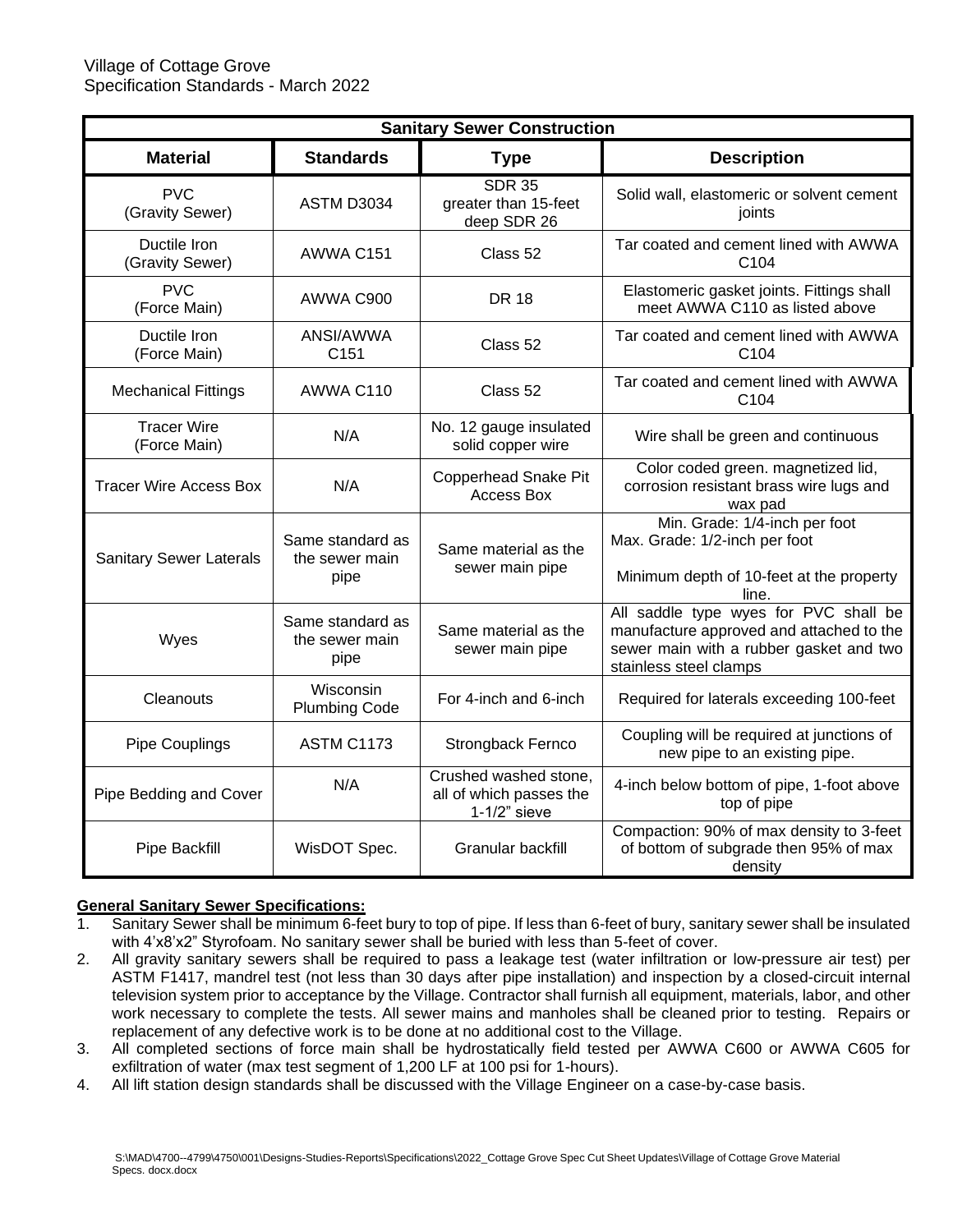| <b>Storm Sewer Construction</b>                    |                                            |                                                                     |                                                                                                                            |  |  |  |
|----------------------------------------------------|--------------------------------------------|---------------------------------------------------------------------|----------------------------------------------------------------------------------------------------------------------------|--|--|--|
| <b>Material</b><br><b>Standards</b><br><b>Type</b> |                                            |                                                                     | <b>Description</b>                                                                                                         |  |  |  |
| <b>Reinforced Concrete Pipe</b><br>(RCP)           | ASTM C76,<br>ASTM C443 (rubber<br>gaskets) | Minimum Class III                                                   | Sealed rubber gaskets of<br>continuous o-ring cross section                                                                |  |  |  |
| <b>RCP Elliptical</b>                              | ASTM C507,<br>ASTM C443                    | Minimum Class HE-III                                                | Sealed rubber gaskets of<br>continuous o-ring cross section                                                                |  |  |  |
| <b>RCP Endwalls</b>                                | ASTM C507                                  | Class II, Wall B                                                    | 3 sections upstream to be joint<br>tied, pipe grate, cut off wall<br>included on all downstream<br>endwalls 24" or greater |  |  |  |
| Pipe Gates                                         | City of Madison Spec.                      | City of Madison Spec.                                               | Steel gates with epoxy paint on<br>endwalls 15-inches or greater                                                           |  |  |  |
| Pipe Bedding                                       | N/A                                        | Crushed washed stone,<br>all of which passes the<br>$1-1/2$ " sieve | 4-inches below bottom of pipe to<br>spring line                                                                            |  |  |  |
| Pipe Backfill                                      | WisDOT                                     | <b>Granular Material</b>                                            | Compaction: 90% of max density<br>to 3-feet of bottom of subgrade<br>then 95% of max density                               |  |  |  |
| <b>Rip Rap Stone</b>                               | <b>WisDOT Standard</b>                     | Rip Rap Medium                                                      | Geotextile placed below;<br>minimum 6-inches thick                                                                         |  |  |  |

## **General Storm Sewer Specifications:**

- 1. All storm sewers shall be inspection by a closed-circuit internal television system prior to acceptance by the Village (not less than 30 days after pipe installation). Contractor shall furnish all equipment, materials, labor and other work necessary to complete the tests. All storm sewer mains and manholes shall be cleaned prior to testing. Repairs or replacement of any defective work is to be done at no additional cost to the Village.
- 2. Storm sewer easements between property lines shall have linked grass pavers or permanent turf reinforcement matting to allow for Village maintenance access.

| <b>Manhole Construction</b>           |                                                                   |                                                        |                                                                                                   |  |  |  |
|---------------------------------------|-------------------------------------------------------------------|--------------------------------------------------------|---------------------------------------------------------------------------------------------------|--|--|--|
| <b>Material</b>                       | <b>Standards</b>                                                  | <b>Type</b>                                            | <b>Description</b>                                                                                |  |  |  |
| Manholes                              | ASTM C478                                                         | Precast or cast in<br>place.                           | Steps located over the manhole<br>bench                                                           |  |  |  |
| <b>Manhole Connections</b>            | N/A                                                               | Kor N Seal, A-Lock<br>or equal                         | Flexible, Watertight Connection                                                                   |  |  |  |
| Manhole Joints                        | N/A                                                               | Kent Seal, E-Z Stik,<br>or equal                       | <b>Butyl Rubber Gasket</b>                                                                        |  |  |  |
| <b>Outside Sanitary Sewer</b><br>Drop | Necessary for $> 24$ -in<br>between incoming and<br>outlet piping | PVC or DI Pipe and<br>fittings                         | Drop shall be the same diameter as<br>incoming sewer, outside drop must be<br>encased in concrete |  |  |  |
| Storm Inlets                          | ASTM C913                                                         | 2'x3' rectangular                                      | 24-inch sump required                                                                             |  |  |  |
| <b>Adjustment Rings</b>               | ASTM C478                                                         | <b>Precast Concrete</b>                                | Min height: 4-inches<br>Max height: 12-inches                                                     |  |  |  |
| <b>HDPE Adjustment Rings</b>          | N/A                                                               | <b>Cretex Specialty</b><br>Products or<br>Ladtech Inc. | Min height:4-inches<br>Max height: 12-inches                                                      |  |  |  |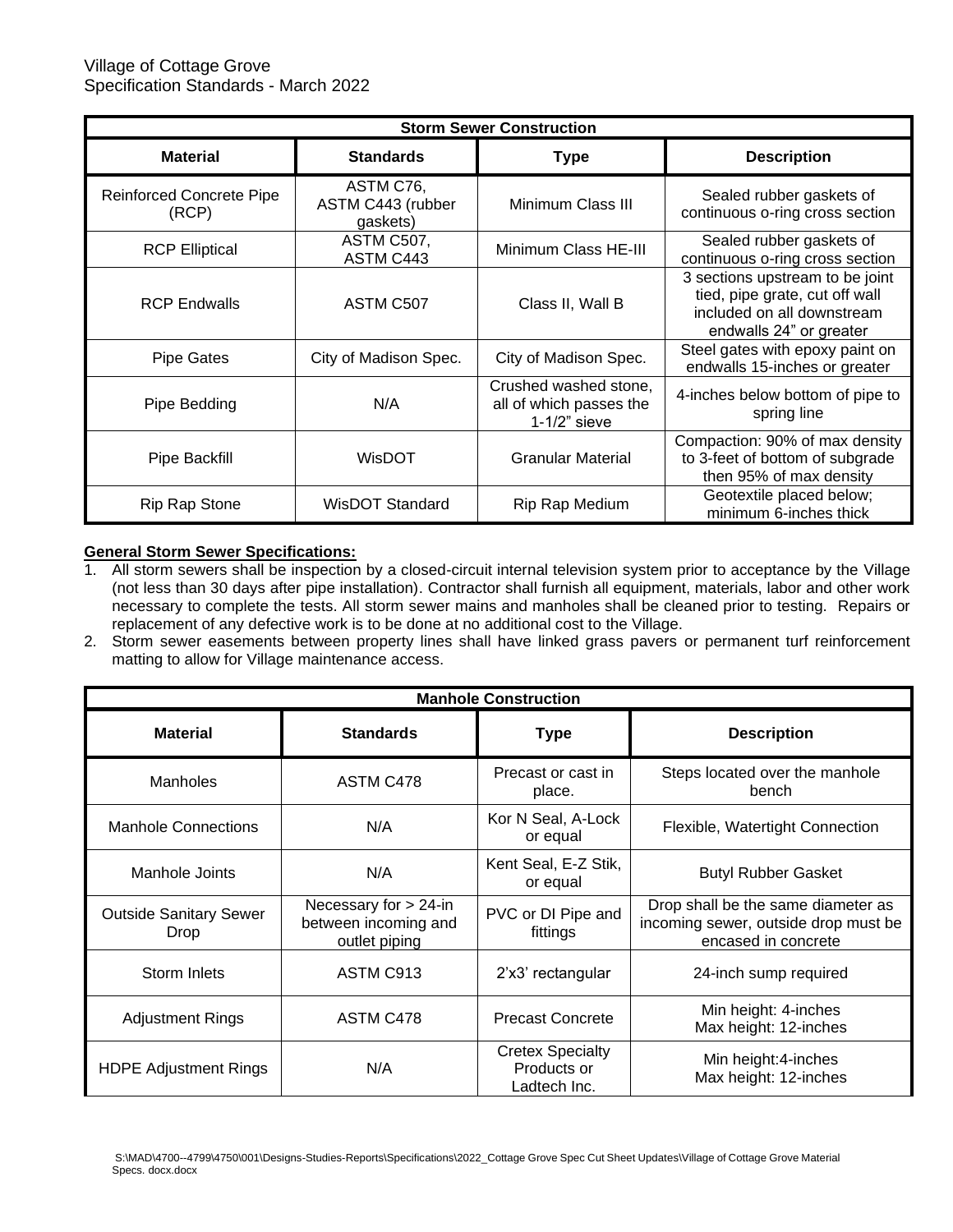## Village of Cottage Grove Specification Standards - March 2022

| <b>Sanitary Sewer Chimney</b><br>Seals               | ASTM C923<br><b>ASTM F-593 (SS)</b> | <b>Cretex Specialty</b><br><b>Products</b> | Internal                                                                       |
|------------------------------------------------------|-------------------------------------|--------------------------------------------|--------------------------------------------------------------------------------|
| <b>Sanitary Manhole Casting</b><br>- In Roadway      | ASTM A48, Class 35B                 | Neenah R-1550                              | Type B, self-sealing, gasketed non-<br>rocking lids, with concealed pick holes |
| <b>Sanitary Manhole Casting</b><br>- Remote Location | ASTM A48, Class 35B                 | Neenah R-1916-C                            | Gasketed and bolted lid with<br>concealed pick holes                           |
| <b>Storm Manholes Castings</b>                       | ASTM A48, Class 35B                 | Neenah R-1550                              | Type B self-sealing, gasketed non-<br>rocking lids, with concealed pick holes  |
| <b>Storm Inlets Castings</b>                         | ASTM A48, Class 35B                 | Neenah R-3067<br>Type R or L<br>Grates.    | "Dump No Waste Drains to Stream"                                               |

## **General Manhole Specifications:**

- 1. Casting manhole rim elevations shall be adjusted to be 3/8" below the final surface grade.
- 2. Abandon all existing structures 3-feet below the surface and backfilled according to pipe backfill specifications. Salvage existing castings to the Village.

| <b>Street Construction</b>             |                                           |                                                         |                                                         |                                                  |                                         |  |
|----------------------------------------|-------------------------------------------|---------------------------------------------------------|---------------------------------------------------------|--------------------------------------------------|-----------------------------------------|--|
| <b>Dedicated ROW</b><br>Width          | <b>Face of Curb</b><br>to Face of<br>Curb | <b>Dense Crushed</b><br><b>Aggregate Lower</b><br>Layer | <b>Dense Crushed</b><br><b>Aggregate Upper</b><br>Layer | <b>Asphalt</b><br><b>Binder</b><br><b>Course</b> | <b>Asphalt Surface</b><br><b>Course</b> |  |
| <b>Arterial Street Classification</b>  |                                           |                                                         |                                                         |                                                  |                                         |  |
| 80-feet                                | 48-feet                                   | 12-inches<br>3-inch stone                               | 4-inches<br>1 1/4-inch stone                            | 3-inches<br>3MT 58-28S                           | 2-inches<br>4MT 58-28S                  |  |
| <b>Collector Street Classification</b> |                                           |                                                         |                                                         |                                                  |                                         |  |
| 70-feet                                | 32 - 40- feet                             | 8-inches<br>3-inch stone                                | 4-inches<br>1 1/4-inch stone                            | $21/4$ -inches<br>3LT 58-28S                     | 1 $3/4$ -inches<br>4LT 58-28S           |  |
| <b>Minor Street Classification</b>     |                                           |                                                         |                                                         |                                                  |                                         |  |
| 66-feet                                | 28 - 36-feet                              | 8-inches<br>3-inch stone                                | 4-inches<br>1 1/4-inch stone                            | $21/4$ -inches<br>3LT 58-28S                     | 1 3/4-inches<br>4LT 58-28S              |  |
|                                        | <b>Alley Classification</b>               |                                                         |                                                         |                                                  |                                         |  |
| 20-feet                                | 20-feet                                   |                                                         | 8-inches<br>1 1-4-inch stone                            |                                                  | 3-inches<br>4LT 58-28S                  |  |
| <b>Pedestrian Way Classification</b>   |                                           |                                                         |                                                         |                                                  |                                         |  |
| 10-feet                                | 5-feet min.<br>from the curb              |                                                         | 8-inches<br>1 1-4-inch stone                            |                                                  | 3-inches<br>4LT 58-28S                  |  |

## **General Street Construction Specifications:**

1. Minimum base course depths are listed, any geotechnical recommendations that supersede the above depths should be met.

| <b>Curb and Gutter Construction</b>                                                                                                                         |                |                                        |                                  |  |  |
|-------------------------------------------------------------------------------------------------------------------------------------------------------------|----------------|----------------------------------------|----------------------------------|--|--|
| Concrete Curb and<br>Cylinders taken by Contractor and reports<br>4-inch base course, 1-ft<br>30" width<br>behind BOC<br>sent to Village Engineer<br>Gutter |                |                                        |                                  |  |  |
| <b>Expansion Joints</b>                                                                                                                                     | Every 250-feet | 4-feet on either side of<br>curb inlet | Points of curvature and tangency |  |  |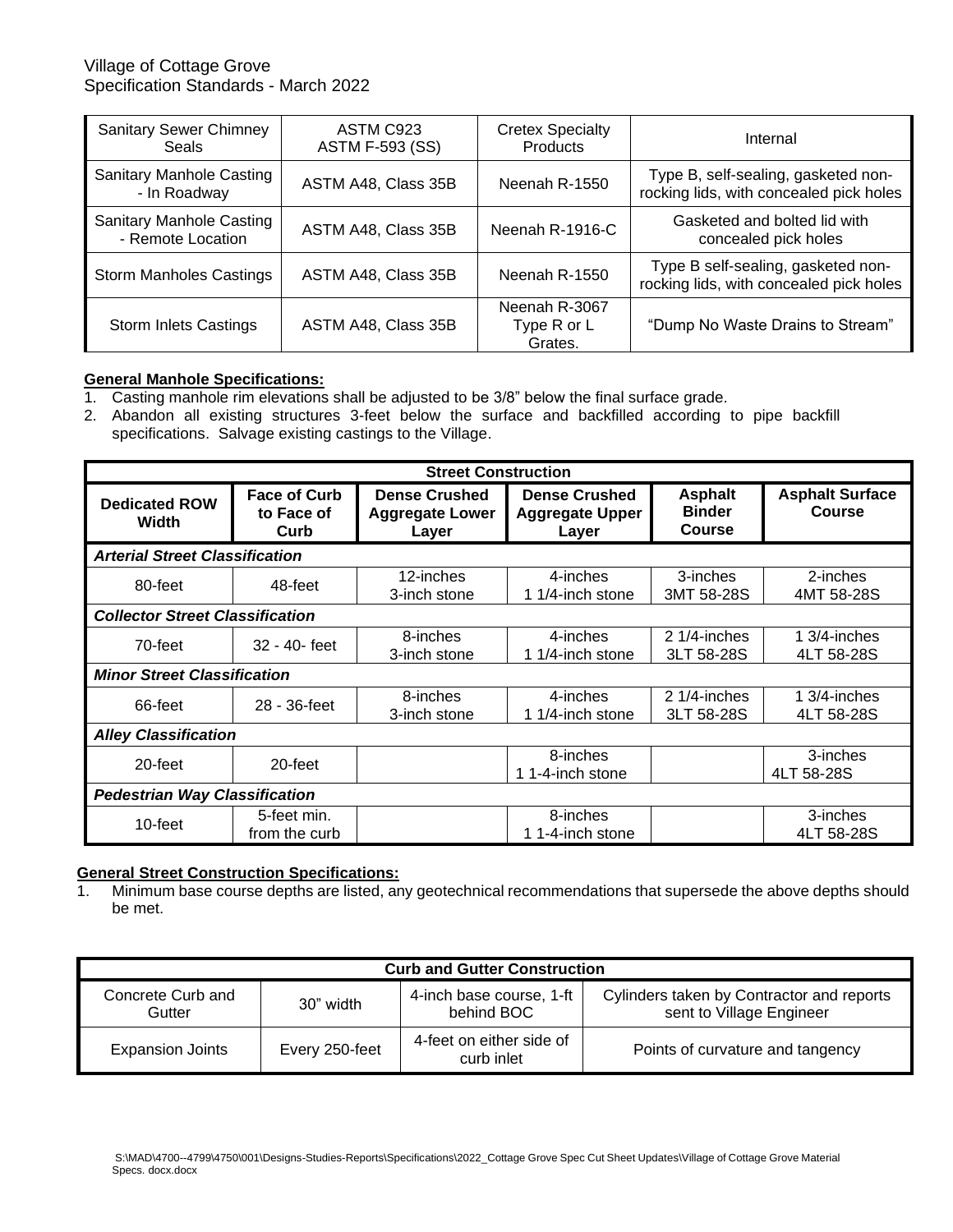# **General Curb and Gutter Specifications:**

- 1. Reinforcement shall be required in concrete curb and gutter at utility trench crossings. Reinforcement shall be installed with three (3), #4 rebar reinforcing rods fifteen (15) feet long, centered on each crossing.
- 2. Slip formed curb & gutter construction leaving a gap for the inlet shall install two #4 reinforcing bars into the pan section of the concrete. The rebars shall extend two feet in length beyond each side of the inlet and be equally spaced and set (6 inches) into each concrete segment.
- 3. The top of curb shall be stamped with an "S" and "W" stamp at the location of the sanitary and water lateral crossing.
- 4. A minimum of four (4) concrete test cylinders shall be taken for each concrete mix. Cylinders shall be made and tested according to ASTM C31 and ASTM C39. Cylinders shall be broken at 7 and 28 days, with test results sent to the Village and Village Engineer.

| <b>Sidewalk and Driveway Construction</b> |                                 |                           |                                                                   |  |  |  |
|-------------------------------------------|---------------------------------|---------------------------|-------------------------------------------------------------------|--|--|--|
| <b>Construction Item</b>                  | <b>Base Course Thickness</b>    | <b>Concrete Thickness</b> | <b>Description</b>                                                |  |  |  |
| Residential Driveway and<br>Sidewalk      | 6-inches<br>$1-1/4$ -inch stone | 6-inches                  | Sidewalk shall be 5-foot width                                    |  |  |  |
| Commercial Driveway and<br>Sidewalk       | 6-inches<br>$1-1/4$ -inch stone | 7-inches                  | Sidewalk shall be 5-foot width                                    |  |  |  |
| Sidewalk (New Development)                | 4-inches<br>1-1/4-inch stone    | 5-inches                  | Sidewalk shall be 5-foot width                                    |  |  |  |
| Sidewalk (Replacement)                    | 4-inches<br>$1-1/4$ -inch stone | 5-inches                  | Sidewalk shall match existing<br>width                            |  |  |  |
| <b>Sidewalk Ramps</b>                     | 6-inches<br>1-1/4-inch stone    | 6-inches                  | Patina (no finish) cast iron<br>Neenah Foundry truncated<br>domes |  |  |  |

## **General Sidewalk and Driveway Specifications:**

- 1. Reinforcement shall be required in concrete sidewalk at utility trench crossings. Reinforcement shall be installed with three (3), #4 rebar reinforcing rods fifteen (15) feet long, centered on each crossing.
- 2. A minimum of four (4) concrete test cylinders shall be taken for each concrete mix. Cylinders shall be made and tested according to ASTM C31 and ASTM C39. Cylinders shall be broken at 7 and 28 days, with test results sent to the Village and Village Engineer.

## **Erosion Control Standards**

1. Practices must comply with Village of Cottage Grove Erosion Control and Stormwater Management Ordinance and Land Disturbance permit and the requirements of the current version of the Wisconsin Department of Natural Resources Storm Water Management Technical Standards.

## **Utility Locate Potholes**

- 1. Saw cut pavement to full depth with a bit 12" to 16" in diameter resulting in a "core".
- 2. Remove core and save for reuse if structurally sound.
- 3. Place a protective steel ring to protect the edge of the opening from damage.
- 4. Use vacuum equipment to excavate compacted material from the bottom of base course to beneath the utility facility.
- 5. Perform utility work or confirm location and elevation.
- 6. Protect utility facility with fine granular material.
- 7. Place self-mixing flowable fill material from the top of the fine material to bottom of the base course (fill is designed to be traffic-bearing in approximately 90 minutes.
- 8. Place the removed core (or a generic equivalent replacement core) in the remaining opening (original alignment and orientation is maintained if removed core is used) forcing the grout to the surface to fill the annular space and core extraction hole.
- 9. Seal the restored opening.